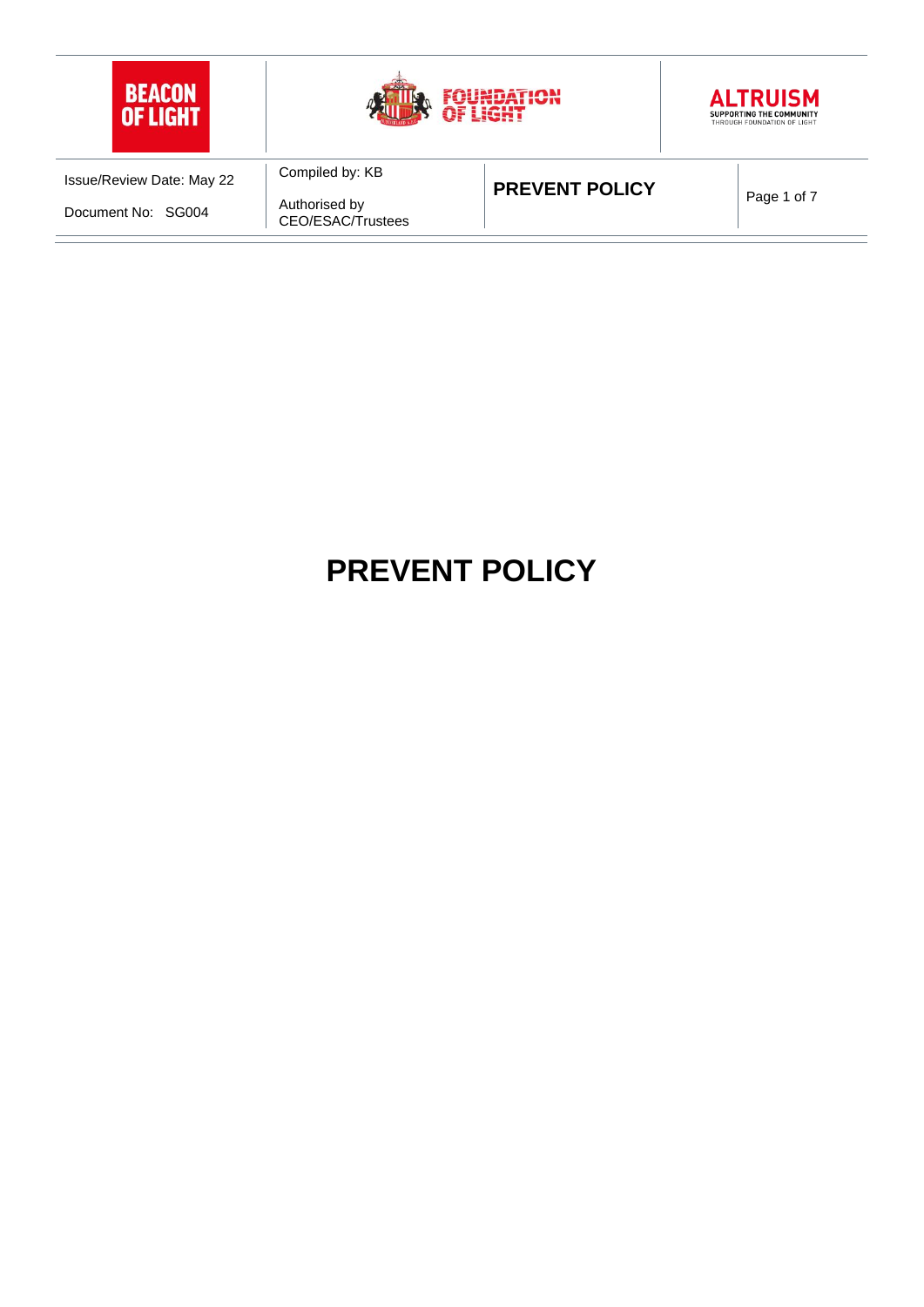

*All changes to this document need to be submitted to June Hood for CEO/Trustee approval before they are valid. If in doubt, ask your line manager for help.*

| <b>Version</b>  | Description of change (if any)                         | <b>Authorised</b> |
|-----------------|--------------------------------------------------------|-------------------|
| <b>Date</b>     |                                                        |                   |
| <b>Jul 2019</b> | Updated to new format                                  |                   |
| Oct 2019        | Updated following new guidance (highlighted in yellow) | Yes 07/11/2019    |
| Dec 2020        | <b>Policy Review</b>                                   | Yes 07/05/2021    |
| May 2022        | No change - K Brazier                                  |                   |
|                 |                                                        |                   |
|                 |                                                        |                   |
|                 |                                                        |                   |
|                 |                                                        |                   |
|                 |                                                        |                   |
|                 |                                                        |                   |
|                 |                                                        |                   |
|                 |                                                        |                   |
|                 |                                                        |                   |
|                 |                                                        |                   |
|                 |                                                        |                   |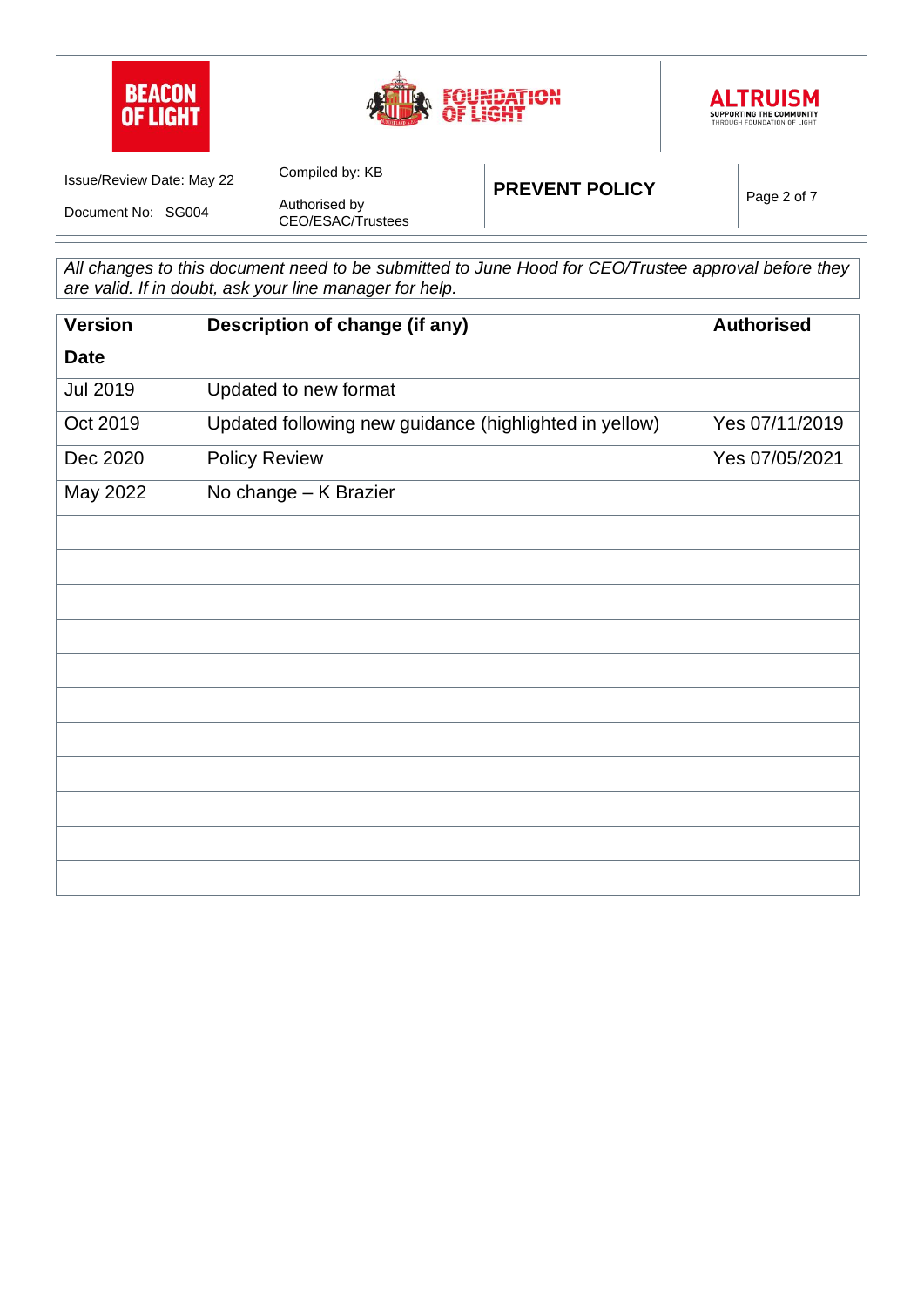





| <b>Issue/Review Date: May 22</b> | Compiled by: KB                    | <b>PREVENT POLICY</b> | Page 3 of 7 |
|----------------------------------|------------------------------------|-----------------------|-------------|
| Document No: SG004               | Authorised by<br>CEO/ESAC/Trustees |                       |             |

#### **Contents**

- 1.0 Introduction
- 2.0 Purpose
- 3.0 Scope
- 4.0 Policy Details
- 5.0 Responsibilities
- 6.0 Equality, Diversity and Inclusion Statement
- 7.0 Related Documents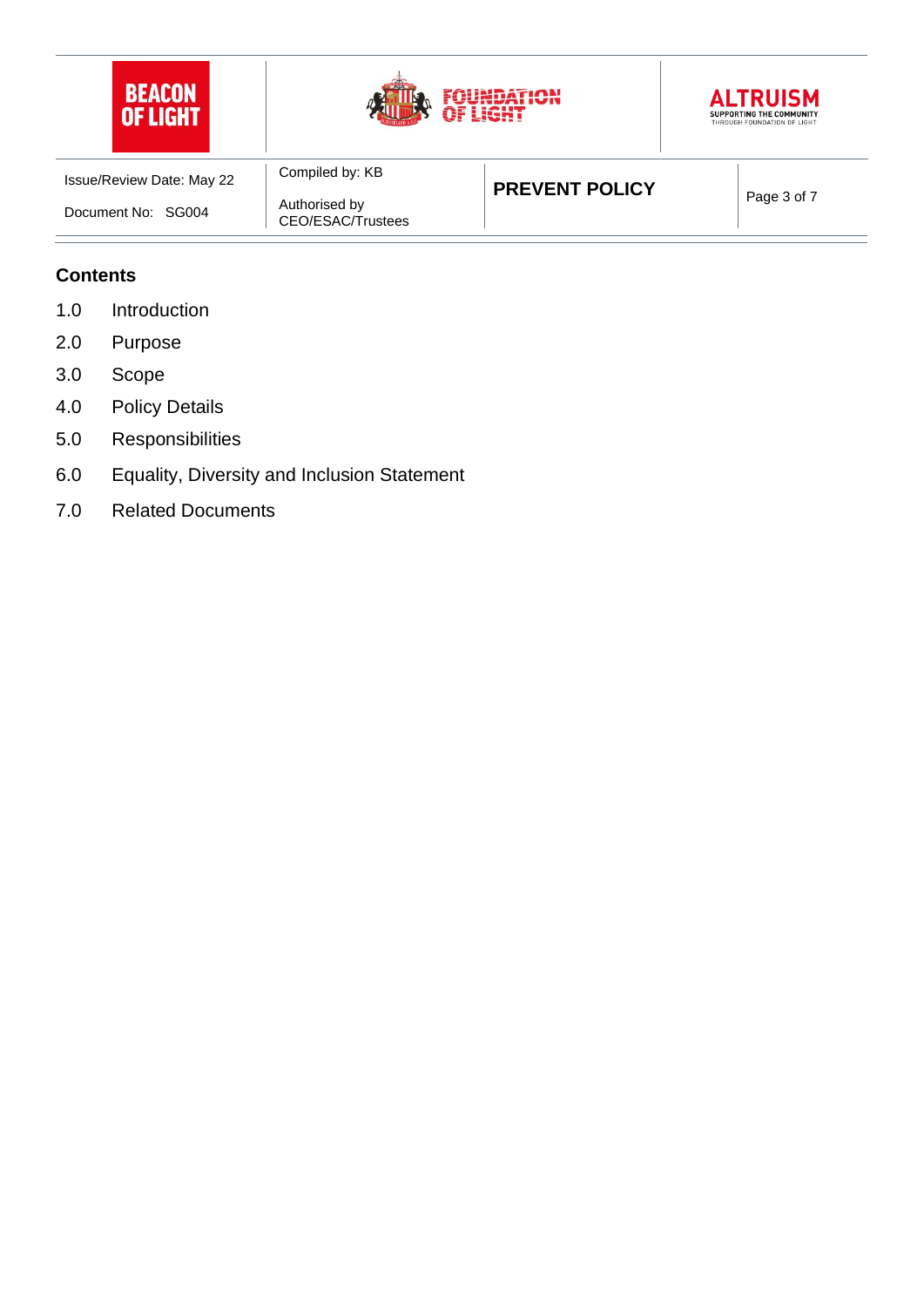

#### **1.0 INTRODUCTION**

In line with guidance from the Department for Education (DfE) and the Home Office, the Foundation of Light and Group of Companies have a zero-tolerance approach regarding violent or extremist behaviour and seeks to provide a safe environment for all participants, staff and users of the facility.

The current threat from international terrorism in the United Kingdom is 'Severe' which means that a terrorist 'attack is highly likely'. The threat to Great Britain from Northern Irish terrorism is 'Moderate' which means that a terrorist 'attack is possible but not likely'. (Northumbria Police Force, information received January 2021).

#### **2.0 PURPOSE**

- To raise awareness of the potential threat from extremist groups and the risks to staff and participants
- To provide information about potential causes of violent extremism
- To empower participants, regardless of age, to reject violent or extremist behaviour
- To empower staff in challenging violent or extremist behaviour
- To outline the Government's counter-terrorism strategy
- To outline procedures for tackling extremist behaviour
- To promote community cohesion

## **3.0 SCOPE**

The Foundation of Light and Group of Companies will promote tolerance and respect for all cultures, faiths and lifestyles in all their dealings. This is reflected in policy as well as practice and any derogatory language and/or behaviour will be respectfully challenged. It is recognised that everyone has the right to learn, work and play in safety and for this reason, bullying of any kind will not be tolerated.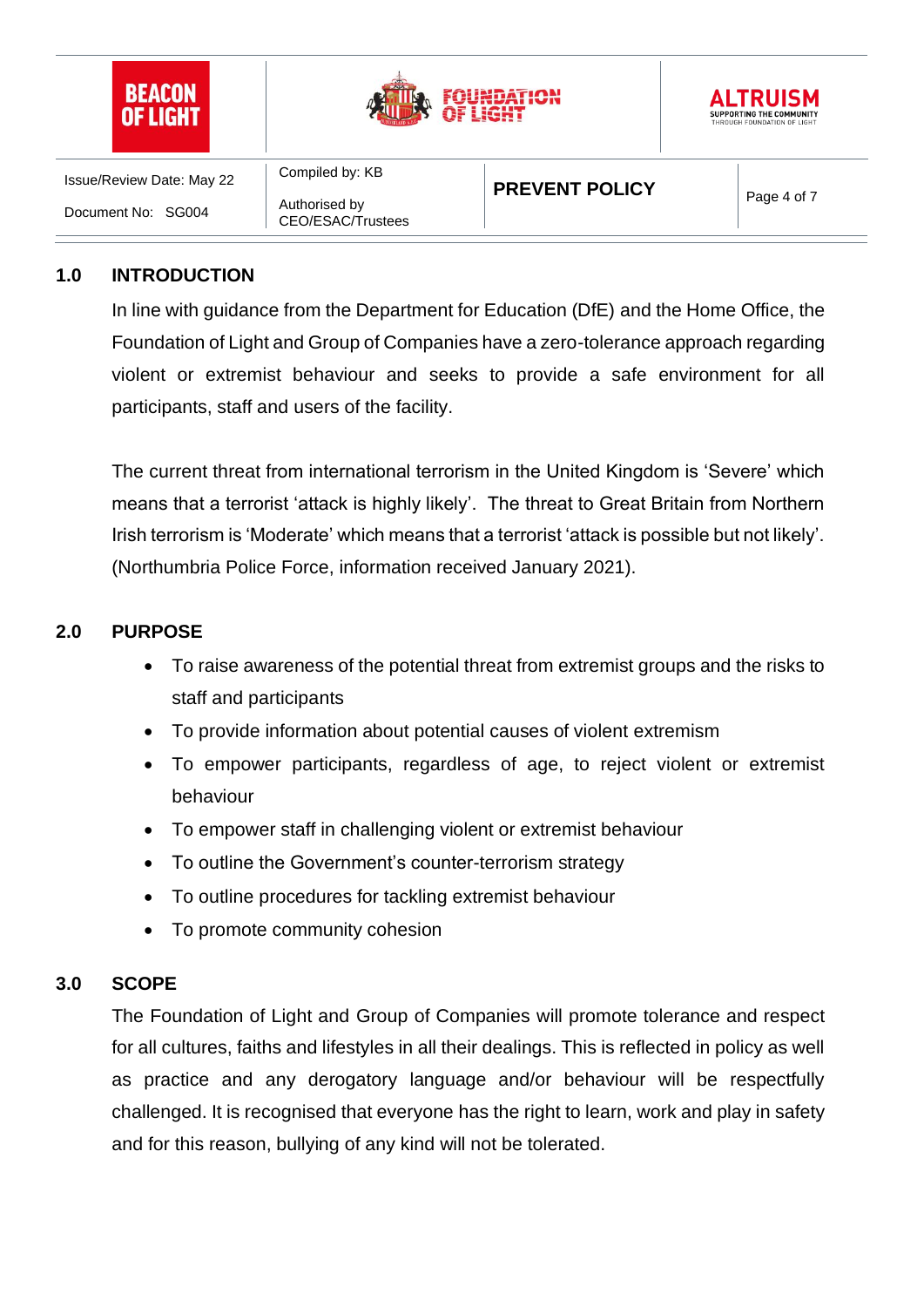

# **4.0 POLICY**

This policy should be read in conjunction with documents detailed in Related Documents.

This policy applies to all individuals connected to the Beacon of Light and the Foundation of Light, whether staff or volunteers, at any of our premises, regardless of their status, grade, or length of service, referred to in this policy as "staff". It also applies to all users of the facility including Foundation of Light participants, leasing organisation staff and participants and members of the public.

#### **Guidance**

The Government Office for Security and Counter-Terrorism works to counter the threat from terrorism and their work is detailed in the counter terrorism strategy CONTEST. This strategy is based on four areas of work:

- Pursue: To stop terrorist attacks
- Prevent: To stop people becoming terrorists or supporting terrorism
- Protect: To strengthen protection against terrorist attack
- Prepare: To mitigate the impact of a terrorist attack

The Foundation of Light Groups responsibility lies within the Prevent strand. Prevent centres around diverting people from being drawn into terrorist activity before any criminal activity takes place and relies on recognising, supporting and protecting those who might be susceptible to radicalisation

#### **5.0 RESPONSIBILITIES**

The Managing Director has overall responsibility for this policy. This policy is approved and amended via the following approval route: CEO/ESAC/Trustees.

Additional responsibilities are outlined below:

#### **Trustees**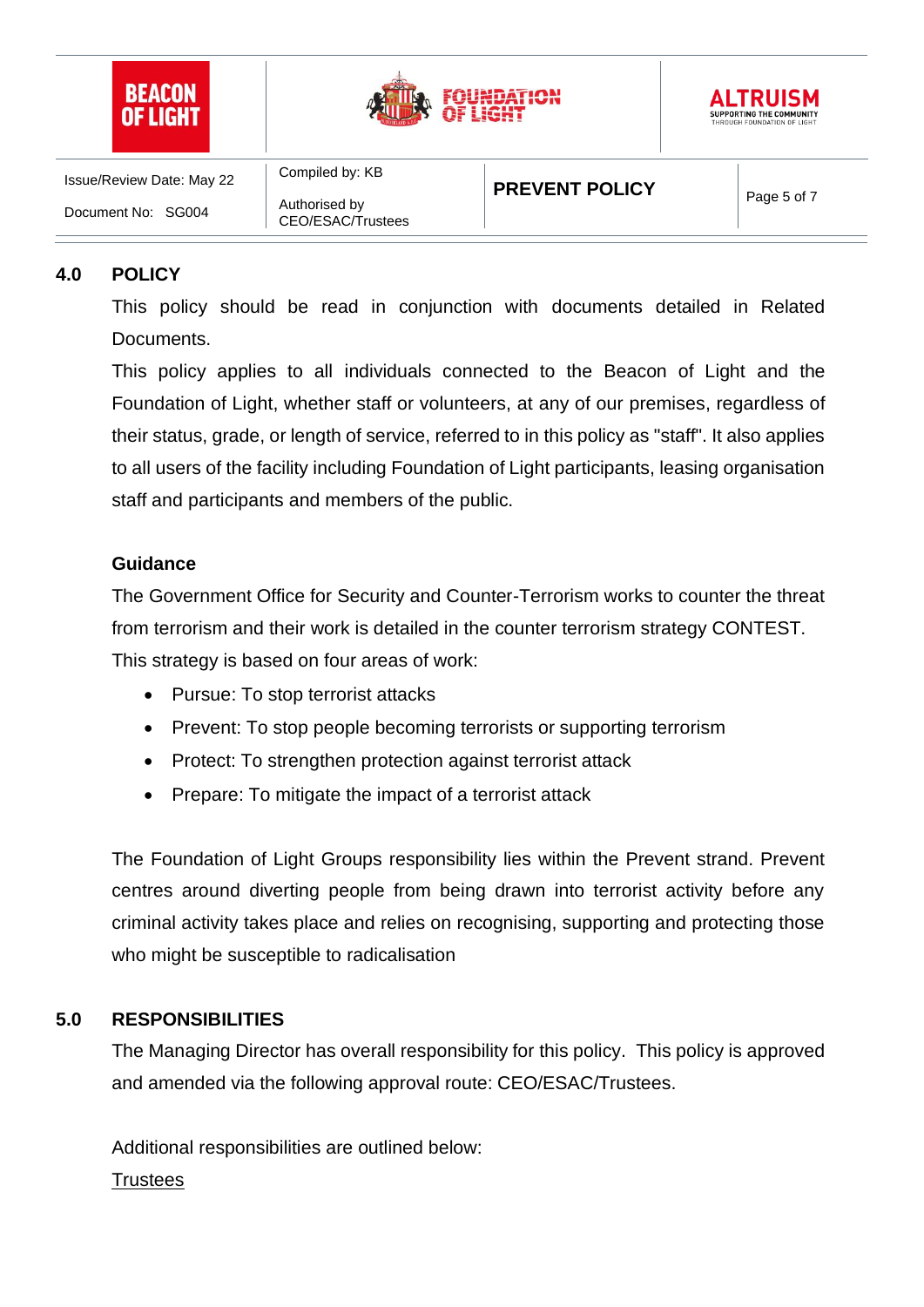

It is the role of the Trustees to hold to account the Senior Leadership Team and Safeguarding Officer. It is their responsibility to ensure that the Foundation of Light meets its statutory duties with regard to preventing radicalisation.

# Safeguarding Lead and Senior Leadership Team (SLT)

It is the role of the Safeguarding Lead and the SLT to ensure that the Foundation of Light and Beacon of Light staff respond to preventing radicalisation on a day-to-day basis. They are responsible for ensuring that delivery addresses the issues involved in radicalisation and that staff conduct is consistent with preventing radicalisation.

#### Safeguarding Officer

It is the role of the Safeguarding Officer to ensure that staff understand the issues of radicalisation, that they are able to recognise the signs of vulnerability or radicalisation and know how to refer their concerns. It is also their responsibility to manage any cases that are referred, which includes reporting any issues to relevant authorities as well as Trustees.

#### **Staff**

It is the role of staff to understand the issues of radicalisation, that they are able to recognise the signs of vulnerability or radicalisation and know how to refer their concerns. This includes maintaining the currency of their own training.

#### **Contacts**

- Safeguarding Lead 0191 563 4727
- Safeguarding Officer 0191 563 4757
- Beacon of Light Lead Duty Manager 0191 563 4818

## **6.0 EQUALITY, DIVERSITY AND INCLUSION STATEMENT**

All individuals will be treated equally and fairly in the application of this policy. All reasonable requests to accommodate requirements in terms of age, disability, [gender](https://www.equalityhumanrights.com/en/equality-act/protected-characteristics#reassignment)